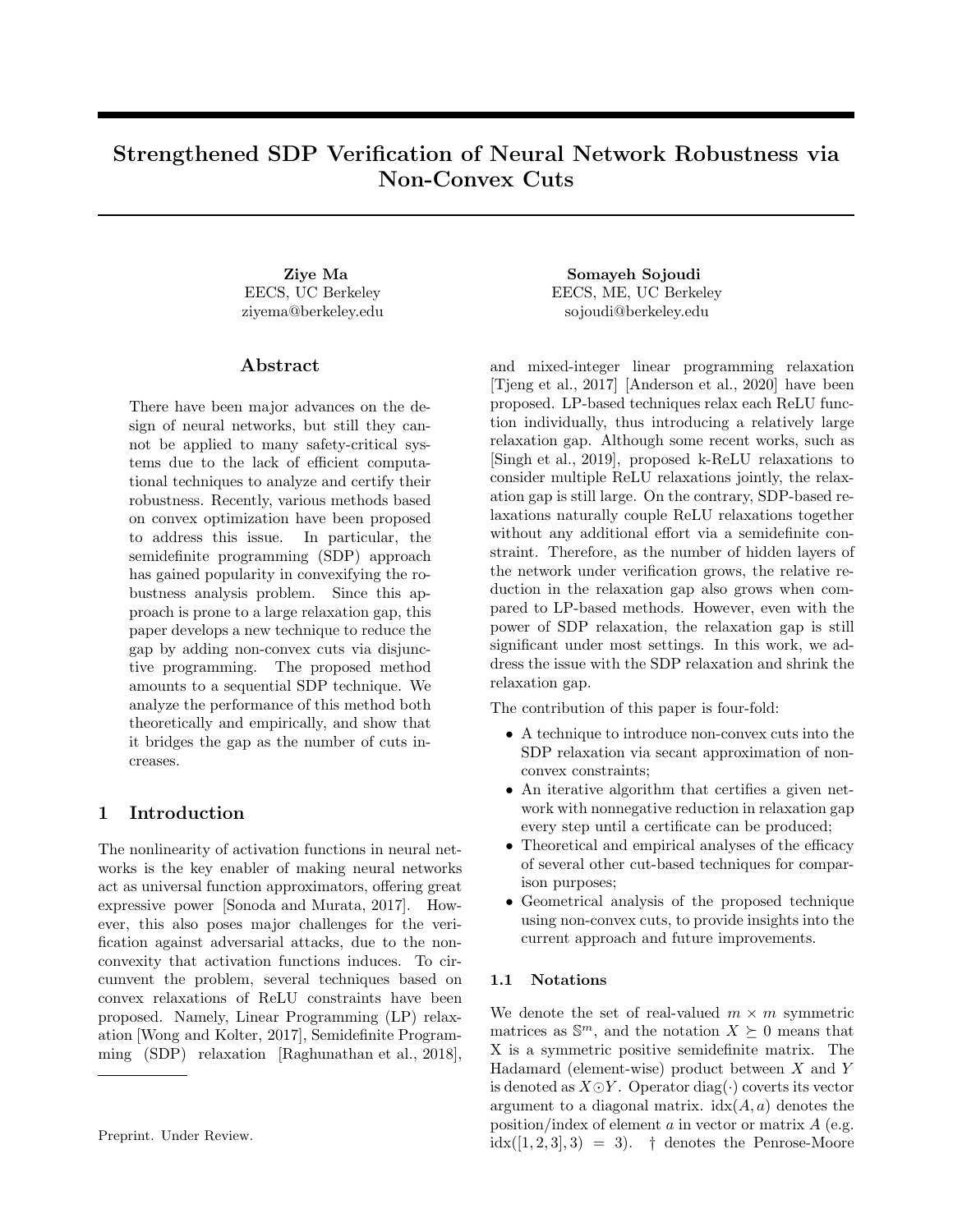generalized inverse, and  $\langle A, B \rangle$  denotes  $tr(A^{\top}B)$  for square matrices A, B.

## 2 Problem Statement

Consider a K-layer ReLU neural network defined by

$$
x^{[0]} = x, \quad x^{[k]} = \text{ReLU}(W^{[k-1]}x^{[k-1]}) \tag{1}
$$

for all  $k \in \{1, 2, ..., K\}$ , where  $x \in \mathbb{R}^{n_x}$  is the input to the neural network,  $z \triangleq x^{[K]} \in \mathbb{R}^{n_z}$  is the output, and  $\hat{x}^{[k]} = W^{[k-1]} x^{[k-1]} + b^{[k-1]} \in \mathbb{R}^{n_k}$  is the preactivation of the  $k^{\text{th}}$  layer. The parameters  $W^{[k]} \in \mathbb{R}^{n_{k+1} \times n_k}$ and  $b^{[k]} \in \mathbb{R}^{n_{k+1}}$  are the weight matrix and bias vector applied to the  $k^{\text{th}}$  layer's activation  $x^{[k]} \in \mathbb{R}^{n_k}$ , respectively. Without loss of generality, assume that the bias terms are accounted for in the activations  $x^{[k]}$ , thereby setting  $b^{[k]} = 0$  for all layers k. Let the function  $f: \mathbb{R}^{n_x} \to \mathbb{R}^{n_z}$  denote the mapping  $x \mapsto z$  defined by  $(1)$ .

Following the spirits of [Wong and Kolter, 2017, Raghunathan et al., 2018], define the input uncertainty set  $\mathcal{X} \subseteq \mathbb{R}^{n_x}$  using  $l_{\infty}$  norms:  $\mathcal{X} = \{x \in \mathbb{R}^{n_x}$  :  $||x - \bar{x}||_{\infty} \leq \epsilon$ . Similarly, define  $S \subseteq \mathbb{R}^{n_z}$  as the safe set. For classification networks, safe sets are (possibly unbounded) usually polyhedral sets defined as the intersection of a finite number of half-spaces:

$$
\mathcal{S} = \{ z \in \mathbb{R}^{n_z} : Cz \le 0 \},\
$$

where  $C \in \mathbb{R}^{n_{\mathcal{S}} \times n_z}$  is given. Any output  $z \in \mathcal{S}$  is said to be safe. The safe set is assumed to be polyhedral in the rest of this paper.

The goal of certification is to ensure that  $f(x) \in \mathcal{S}$  for all  $x \in \mathcal{X}$ , which is equivalent to checking the satisfaction of the following inequality:

$$
\max_{i \in \{1,\dots,n_{\mathcal{S}}\}} \{f_i^*(\mathcal{X})\} \le 0
$$
\n<sup>(2)</sup>

where  $f_i^*(\mathcal{X}) = \sup \{ c_i^\top z : z = f(x), x \in \mathcal{X} \}$ . This is a non-convex optimization problem, since the constraint  $z = f(x)$  is nonlinear (activation functions are designed to make f nonlinear).

#### 2.1 SDP Relaxation

In this section, we present the SDP relaxation used for robustness certification. The details can be found in [Raghunathan et al., 2018]. The main idea is to convert the ReLU constraints to quadratic constraints and then reformulate the non-convex certification problem (2) as a quadratically-constrained quadratic program (QCQP). Then, the standard SDP relaxation of the resulting QCQP leads to checking whether the following inequality is satisfied:

$$
\max_{i \in \{1,\dots,n_{\mathcal{S}}\}} \{\hat{f}_i^*(\mathcal{X})\} \le 0
$$
\n(3)

where  $\hat{f}_i^*(\mathcal{X}) = \sup\{c_i^{\top}z : (x,z) \in \mathcal{N}_{SDP}, x \in \mathcal{X}\}.$ The notation  $(x, z) \in \mathcal{N}_{SDP}$  means that there exist  $\tilde{x} \in \mathbb{R}^{n_{\tilde{x}}}$  and  $\tilde{X} \in \mathbb{S}^{n_{\tilde{x}}}$  with  $z \triangleq \tilde{x}[x^{[K]}]$  such that

$$
\tilde{x}[x^{[0]}] = x, \ \tilde{X} \succeq \tilde{x}\tilde{x}^{\top}, \ (\tilde{X}, \tilde{x}) \in \mathcal{N}_{\text{SDP}}^{[k]} \ \forall k = \{1 \dots K\}
$$
\n
$$
\tag{4}
$$

where the membership condition  $(\tilde{X}, \tilde{x}) \in \mathcal{N}_{\text{SDP}}^{[k]}$  is defined by the following conditions:

$$
\tilde{x}[x^{[k]}] \ge 0,
$$
  
\n
$$
\tilde{x}[x^{[k]}] \ge W^{[k-1]}\tilde{x}[x^{[k-1]}],
$$
  
\n
$$
\operatorname{diag}(\tilde{X}[x^{[k]}(x^{[k]})^T]) = \operatorname{diag}(W\tilde{X}[x^{[k-1]}(x^{[k]})^T]), (5)
$$
  
\n
$$
\operatorname{diag}(\tilde{X}[x^{[k-1]}(x^{[k-1]})^T]) \le (l^{[k-1]} + u^{[k-1]})\odot
$$
  
\n
$$
\tilde{X}[x^{[k-1]}] - l^{[k-1]} \odot u^{[k-1]},
$$

where  $n_{\tilde{x}} = \sum_{j=0}^{K} n_j$ .  $l^{[k]}$  and  $u^{[k]}$  are the lower and upper bounds on  $x^{[k]}$ , respectively. Given  $\mathcal{X}$ , only  $l^{[0]}$ and  $u^{[0]}$  are known. The indexing notation in this paper is inherited from [Raghunathan et al., 2018] to promote consistency. Namely,  $a[x^{[k]}] = a[\sum_{j=0}^{k-1} n_j + 1$ :  $\sum_{j=0}^k n_j$  for any vector  $a \in \mathbb{R}^{n_{\tilde{x}}}$  and  $A[x^{[k]}(x^{[l]})^T] =$  $A[\sum_{j=0}^{k-1}n_j+1:\sum_{j=0}^{k}n_j,\sum_{j=0}^{l-1}n_j+1:\sum_{j=0}^{l}n_j]$  for any matrix  $\mathbf{A} \in \mathbb{S}^{n_{\tilde{x}}}$ .

For the sake of brevity, henceforth we use the shorthand notations  $\tilde{x}[k] \triangleq \tilde{x}[x^{[k]}], \tilde{X}[A_k] \triangleq$  $\tilde X[x^{[k-1]}(x^{[k-1]})^T], \quad \tilde X[\overset{\circ}{B_k}] \quad \triangleq \quad \tilde X[x^{[k-1]}(x^{[k]})^T],$  $\tilde{X}[C_k] \triangleq \tilde{X}[x^{[k]}(x^{[k]})^T],$  and:

$$
\tilde{X}[k] \triangleq \begin{bmatrix} \tilde{X}[A_k] & \tilde{X}[B_k] \\ \tilde{X}[B_k^{\top}] & \tilde{X}[C_k] \end{bmatrix}
$$
 (6)

Furthermore, define

$$
\Xi \triangleq \begin{bmatrix} 1 & \tilde{x}^{\top} \\ \tilde{x} & \tilde{X} \end{bmatrix} \tag{7}
$$

Note that  $\tilde{X} \succeq \tilde{x} \tilde{x}^{\top}$  if and only if  $\Xi \succeq 0$ .

The above relaxation implies that if  $\hat{f}_i^*(\mathcal{X}) \leq 0$ , then it is guaranteed that  $f_i^*(\mathcal{X}) \leq 0$ . However, if  $\hat{f}_i^*(\mathcal{X}) \geq 0$ , it is impossible to conclude whether  $f_i^*(\mathcal{X}) \geq 0$  or the relaxation is loose.

### 2.2 Tightness of SDP Relaxation

Compared to previous convex relaxation schemes (such as LP), SDP indeed yields a tighter lower bound [Raghunathan et al., 2018]. However, according to the above paper and the recent results in [Zhang, 2020], SDP relaxations of Multi-Layer Perceptron (MLP) ReLU networks are not tight even for single-layer instances. This issue will be elaborated below.

Since Ξ is positive-semidefinite, it can be decomposed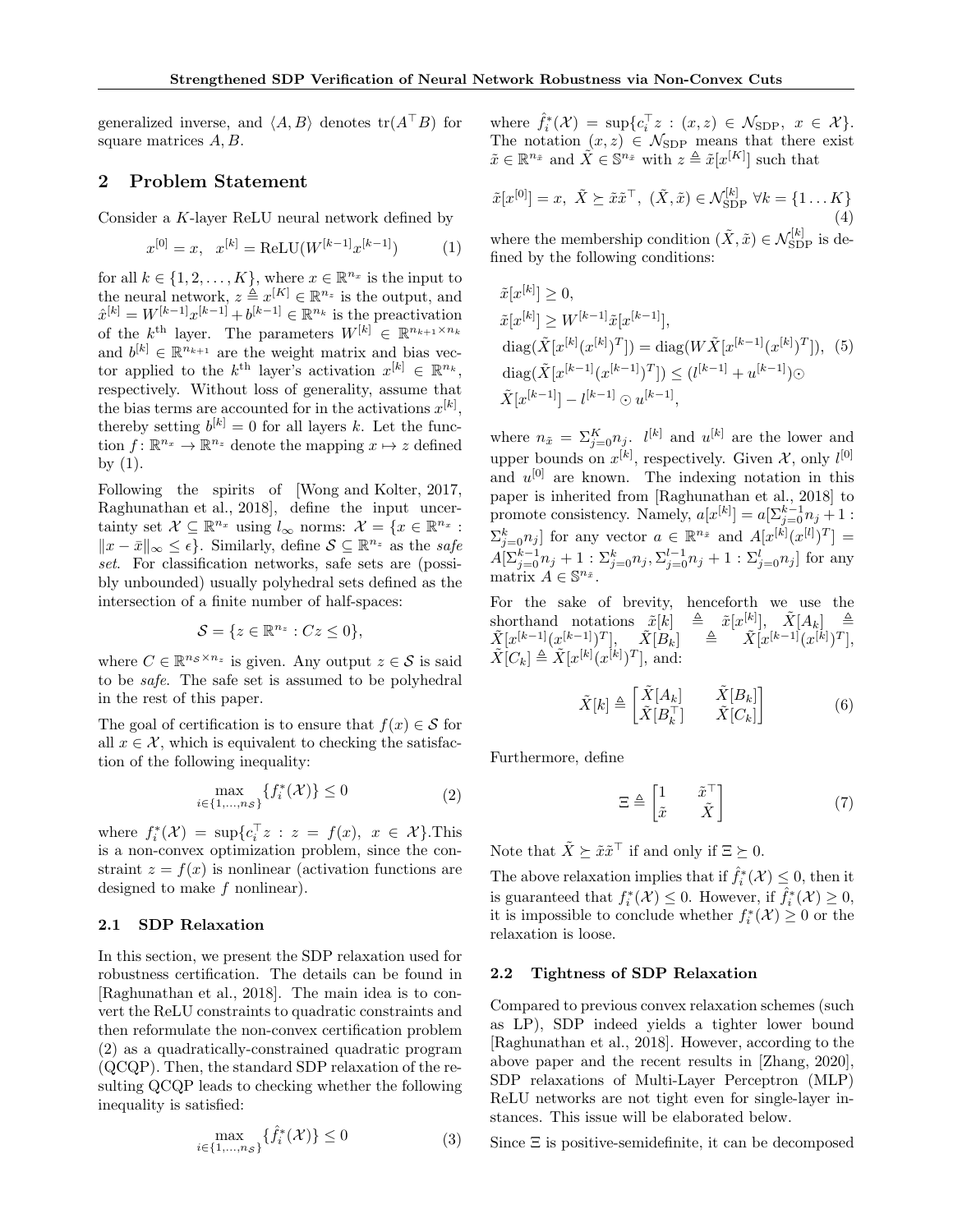as:

$$
\Xi = V V^{\top}, \quad \text{where } V = \begin{bmatrix} \vec{e} \\ \vec{x}_1^{\top} \\ \vdots \\ \vec{x}_{n_{\tilde{x}}}^{\top} \end{bmatrix} \in \mathbb{R}^{(n_{\tilde{x}}+1) \times r} \quad (8)
$$

Each vector  $\vec{x}_i$  has dimension r, which is the rank of  $\Xi$ . Since  $\vec{e} \cdot \vec{e} = 1$ ,  $\vec{e}$  is a unit vector in  $\mathbb{R}^r$ . Furthermore, we have  $\tilde{x}_i = \vec{e} \cdot \vec{x}_i$  for  $i \in \{1, \ldots, \tilde{n}_x\}$ . The constraints in  $\mathcal{N}_{\text{SDP}}^{[k]}$  can be broken down into 2 parts: Input constraints, and ReLU constraints.

Input constraints can be regarded as restricting each vector in the set  $\{\vec{x}_i | i \in \text{idx}(\tilde{x}, \tilde{x}[k-1])\}$  to lie in a circle centered at  $\frac{1}{2}(l_i + u_i)\vec{e}$  with radius  $\frac{1}{2}(u_i - l_i)$ . ReLU constraints, as a generalization to the analysis performed in the aforementioned papers, can be interpreted as  $\vec{\chi}_j$  lying on the circle with  $\vec{x}_j$  as its diameter for all  $\{j|j \in \text{idx}(\tilde{x}, \tilde{x}[k])\}$ . Here,  $\vec{\chi}_j = \sum_{i=1}^{|x^{[k-1]}|} w_{ij} \vec{x}_i$ , where  $\{w_{ij}\}_{i=1}^{|x^{[k-1]}|}$  is the j<sup>th</sup> row of  $W^{[k]}$ . ReLU constraints also constrain  $\vec{x}_j$  to have a nonnegative dot product with  $\vec{e}$ , and a longer projection on  $\vec{e}$  than  $\vec{\chi}_j$ does.

As pointed out in Lemma 6.1 of [Zhang, 2020], the SDP relaxation is tight if and only if  $\vec{e}$  and all the vectors  $\vec{x}_i$ 's are collinear. Since there is no constraint on the angle between  $\vec{x}_i$  and  $\vec{e}$ , the resulting spherical cap (as termed in Section 4 of the paper) always exists, and the height of this cap will be an upper bound on the relaxation gap of the corresponding entry in  $\tilde{x}$ .

## 3 Convex Cuts

As a well-known technique in nonlinear and mixedinteger optimization, adding valid convex constraints (convex cuts) could potentially reduce the relaxation gap of the problem. The most effective cut for SDP relaxation is based on the reformulation-linearization technique (RLT), which is obtained by multiplying linear constraints and relaxing the product into linear matrix constraints [Sherali and Adams, 2013].

In the formulation of  $\mathcal{N}_{SDP}^{[k]}$ , there are only 2 linear constraints:  $\tilde{x}[k] \geq 0$  and  $\tilde{x}[k] \geq W^{[k-1]}\tilde{x}[k-1]$ . The RLT cuts associated with these linear constraints exist in the original constraint set  $\mathcal{N}_{\mathrm{SDP}}^{[k]}$ , except for the one obtained by the following multiplication:

$$
(\tilde{x}[k] - W^{[k-1]}\tilde{x}[k-1])(\tilde{x}[k] - W^{[k-1]}\tilde{x}[k])^{\top} \ge 0
$$
\n(9)

which leads to the relaxed cut:

$$
\begin{aligned} \text{diag}(\tilde{X}[C_k] - W^{[k-1]}X[B_k] - X[B_k^\top]W^{[k-1]^\top} \\ + W^{[k-1]}X[A_k]W^{[k-1]^\top}) &\ge 0 \end{aligned} \tag{10}
$$

Note that only the diagonal entries are of interest because the other terms do not appear in the original QCQP formulation of the problem.

#### 3.1 Deficiency of RLT

Although the above RLT reformulation seems to add new information to the SDP relaxation, a closer examination reveals otherwise.

Proposition 1. Constraint set (5) implies the RLT inequality (10) for all  $k \in \{1, \ldots, K\}$ .

*Proof.* Since  $\tilde{X} \succeq 0$ , all principle submatrices  $\tilde{X}[k]$ are positive semidefinite for  $k \in \{1, \ldots, K\}$ . Then,  $X[k] \geq 0$  can be restated in terms of the general Schur's complement:

$$
\tilde{X}[k] \succeq 0 \Longleftrightarrow \{\tilde{X}[C_k] \succeq 0,
$$
\n
$$
\tilde{X}[A_k] - \tilde{X}[B_k](\tilde{X}[C_k])^\dagger \tilde{X}[B_k^\top] \succeq 0,
$$
\n
$$
(I - \tilde{X}[C_k](\tilde{X}[C_k])^\dagger) \tilde{X}[B_k^\top] = 0\}
$$
\n
$$
(11)
$$

Now, one can write:

diag(
$$
W^{[k-1]}\tilde{X}[A_k]W^{[k-1]^\top}
$$
 –  
\n $W^{[k-1]}\tilde{X}[B_k](\tilde{X}[C_k])^\dagger\tilde{X}[B_k^\top]W^{[k-1]^\top}) \ge 0$  (12)

After noticing that diag( $\tilde{X}[C_k]$ ) = diag( $W^{[k-1]}\tilde{X}[B_k]$ ) and  $(I - \tilde{X}[\tilde{C}_k](\tilde{X}[C_k])^{\dagger})\tilde{X}[B_k^{\dagger}] = 0$ , we obtain:

diag(
$$
W^{[k-1]}\tilde{X}[A_k]W^{[k-1]^\top} - \tilde{X}[B_k^\top]W^{[k-1]^\top}) \ge 0
$$
  
\nBy adding diag( $\tilde{X}[C_k] - W^{[k-1]}\tilde{X}[B_k]) = 0$  to both  
\nsides of equation, the above inequality yields (10).  $\square$ 

Therefore, adding convex cuts to (3) using RLT will only increase computation time without reducing the relaxation gap.

### 4 Non-Convex Cuts

#### 4.1 Source of Relaxation Gap

The SDP relaxation is obtained by replacing the equality constraint  $\tilde{X} - \tilde{x}\tilde{x}^{\top} = 0$  with the convex inequality  $\tilde{X} - \tilde{x}\tilde{x}^\top ≥ 0$ . Hence, the non-convex constraint  $\tilde{X} - \tilde{x}\tilde{x}^{\top} \preceq 0$  excluded in this formulation is the source of the relaxation gap.

One necessary condition for  $\tilde{X} - \tilde{x}\tilde{x}^{\top} \preceq 0$  is:

$$
\begin{aligned}\n\phi_i^\top (\tilde{X} - \tilde{x}\tilde{x}^\top) \phi_i &\le 0 \,\forall i \text{ such that} \\
\{\phi_1, \dots, \phi_{n_{\tilde{x}}}\} \text{forms a basis in } \mathbb{R}^{n_{\tilde{x}}} \n\end{aligned} \tag{14}
$$

However, since  $-\|\phi_i^{\top}\tilde{x}\|^2$  is concave in  $\tilde{x}$ , it is impossible to add this constraint under a convex optimization framework.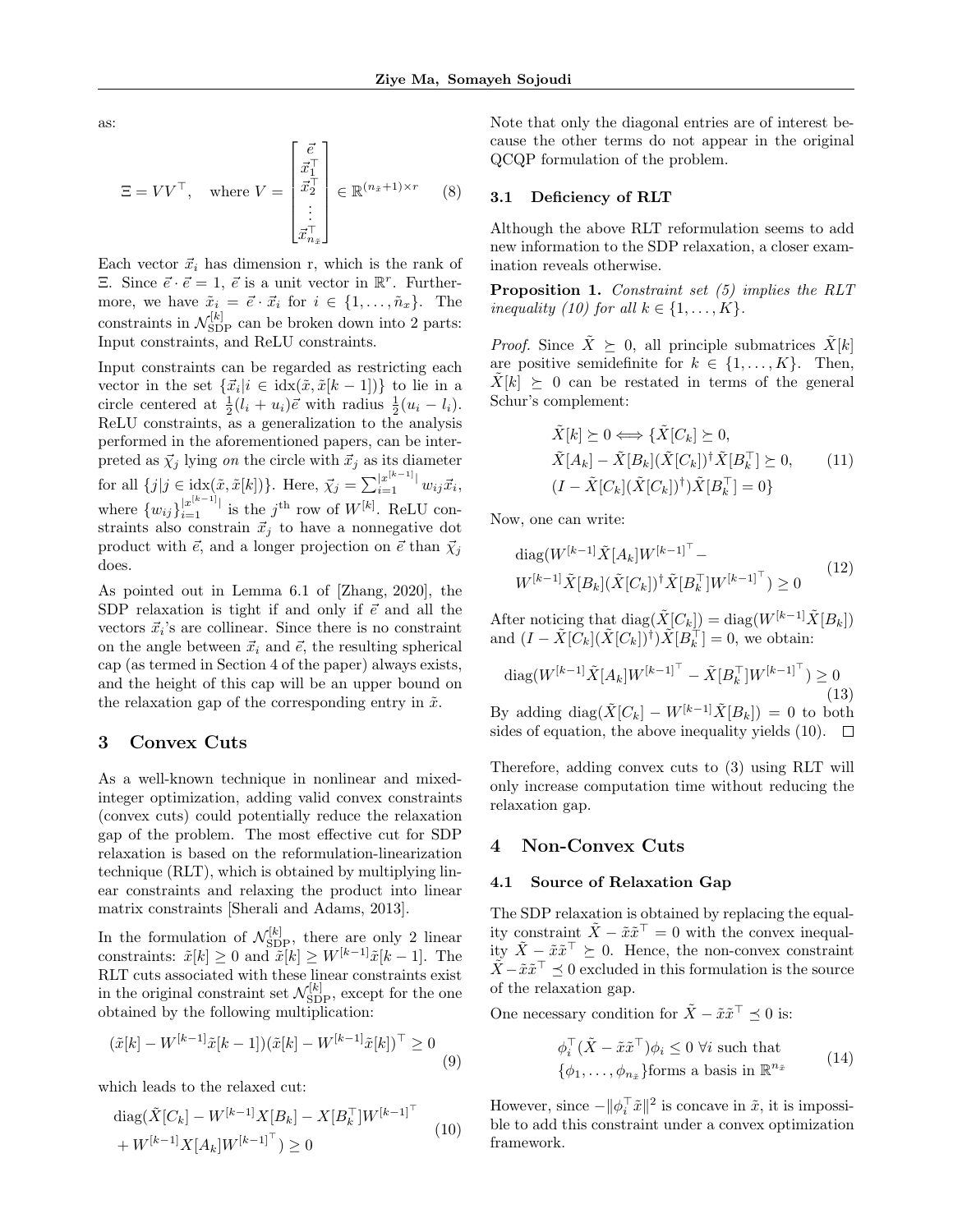A non-convex cut is defined to be a valid constraint that is non-convex. In this case, any constraint in the form of (14) is a non-convex cut.

## [Saxena et al., 2010]. Note that the constraint (14) can be written as:

$$
-(\phi_i^\top \tilde{x})^2 \le -\langle \tilde{X}, \phi_i \phi_i^\top \rangle
$$

### 4.2 A Penalization Approach

Since directly incorporating any non-convex cut makes the resulting problem non-convex, one may resort to penalization techniques. Explicitly, the objective of (3) can be modified as:

$$
c_i^{\top} z + \sum_{i=1}^{n_{\tilde{x}}} \phi_i^{\top} (\tilde{x} \tilde{x}^{\top} - \tilde{X}) \phi_i
$$

Nevertheless, the constraint  $\tilde{X} - \tilde{x}\tilde{x}^{\top} \succeq 0$  implies that  $c_i^{\top}z + \sum_{i=1}^{n_{\tilde{x}}} \phi_i^{\top}(\tilde{x}\tilde{x}^{\top} - \tilde{X})\phi_i \leq c_i^{\top}z$ , therefore making the new problem not necessarily a relaxation of the original problem, i.e. the case  $\tilde{f}_i^*(\mathcal{X}) \leq f_i^*(\mathcal{X})$  is possible. Moreover, this penalization approach adds a convex term  $(\|\phi_i^{\top} \tilde{x}\|^2)$  to the maximizing objective, which destroys the convexity of the problem.

To avoid this issue, one may use the technique proposed in [Luo et al., 2019]. That work penalizes a given QCQP with a linear objective such that the problem remains a relaxation of the original problem after penalization. The authors proposed a sequential SDP procedure to approximate  $f_i^*(\mathcal{X})$  for any i in (2) using the modified objective  $p_i^*(\mathcal{X})$ , defined as:

$$
p_i^* = \sup_{(x,z)\in\mathcal{N}_{\text{SDP}}, x\in\mathcal{X}} c_i^\top z + \sqrt{c_i^\top (\tilde{x}\tilde{x}^\top - \tilde{X})c_i} \quad (15)
$$

it can be shown that  $p_i^*(\mathcal{X})$  remains a relaxation of the original problem (2), i.e.  $p_i^*(\mathcal{X}) \ge f_i^*(\mathcal{X})$ .

#### 4.2.1 Deficiency of Penalty Methods

The problem with the approach proposed in (15) is that the vector  $c_i$  inside the square root must match that of the original linear objective, making it practically limited. Arguing under the framework of adding constraints in the form of (14), the method in [Luo et al., 2019] only enforces one of them, namely  $c_i^{\top} (\tilde{X} - \tilde{x} \tilde{x}^{\top}) c_i \leq 0$ . Objective (15) ensures that  $c_i^{\top} (\tilde{X} - \tilde{x} \tilde{x}^{\top}) c_i$  is as small as possible.

Although interior point methods are known to converge to maximum rank solutions, the relaxed matrix is low rank in general. Therefore, it is likely that the constraint  $c_i^{\top}(\tilde{X} - \tilde{x}\tilde{x}^{\top})c_i \leq 0$  is already satisfied for the unmodified solution. Simulations found in Section 6 corroborate this fact.

## 4.3 Secant Approximation

To address the above-mentioned issues, we leverage the method of secant approximation, inspired by



Figure 1:  $l$  and  $u$  are lower and upper bounds of  $\{\phi_i^{\dagger} \tilde{x} | \ (\tilde{x}, \tilde{X}) \in \mathcal{N}_{SDP} \},$  respectively. Red areas indicate false feasible space induced by the secant approximation.

Graphically, the grey area in Figure 1 indicates the original feasible space of  $(\tilde{x}, \tilde{X})$  constrained by  $-(\phi_i^{\top} \tilde{x})^2 \leq -\langle \tilde{X}, \phi_i \phi_i^{\top} \rangle$ . Since the set is non-convex, we use secant lines to approximate it. The approximated feasible space contains every point above the 3 secant lines, namely the grey area plus the red area.  $\xi_1, \xi_2$  are the points by which the feasible space is divided. For each part of the space, we use a separate line to lower-bound it. In other words, for each divided space, a necessary condition for  $(\tilde{x}, X)$  to lie in the original feasible space is given. As observed in Figure 1, since secants are used for approximation, it is important that l and u be known in advance. For this certification problem, those bounds can be calculated with auxiliary SDPs. More importantly, for any  $\{(\tilde{x}, \tilde{X}) \in \mathcal{N}_{SDP} | \tilde{X} = \tilde{x}\tilde{x}^{\top}\}, (\tilde{x}, \tilde{X})$  lies above exactly one secant line.

In mathematical language, this means that

$$
\bigvee_{q \in \{0, \dots, Q+1\}} (\tilde{x}, \tilde{X}) \in \Gamma_q(\phi_i)
$$
\n(16)

where  $\Gamma_q(\phi_i)$  is defined as

$$
\bigvee_{q \in \{0, ..., Q+1\}} \left[ \xi_q \xi_{q+1} - \left( \phi_i^{\top} \tilde{x} \right) \left( \xi_q + \xi_{q+1} \right) \le - \langle \tilde{X}, \phi_i \phi_i^{\top} \rangle \right] \tag{17}
$$

and W is a logical OR symbol commonly used in boolean algebra and  $\xi_0 \triangleq l, \xi_{q+1} \triangleq u$ , with Q being the number of dividing points. This means that every pair  $(\tilde{x}, \tilde{X})$  in  $\{(\tilde{x}, \tilde{X}) \in \mathcal{N}_{SDP} | \tilde{X} = \tilde{x}\tilde{x}^{\top}\}\$  belongs to only one  $\Gamma_q(\cdot)$  for some q, except when  $\phi_i^{\top} \tilde{x} = \xi_q$  for  $q = \{0, \ldots, Q + 1\}.$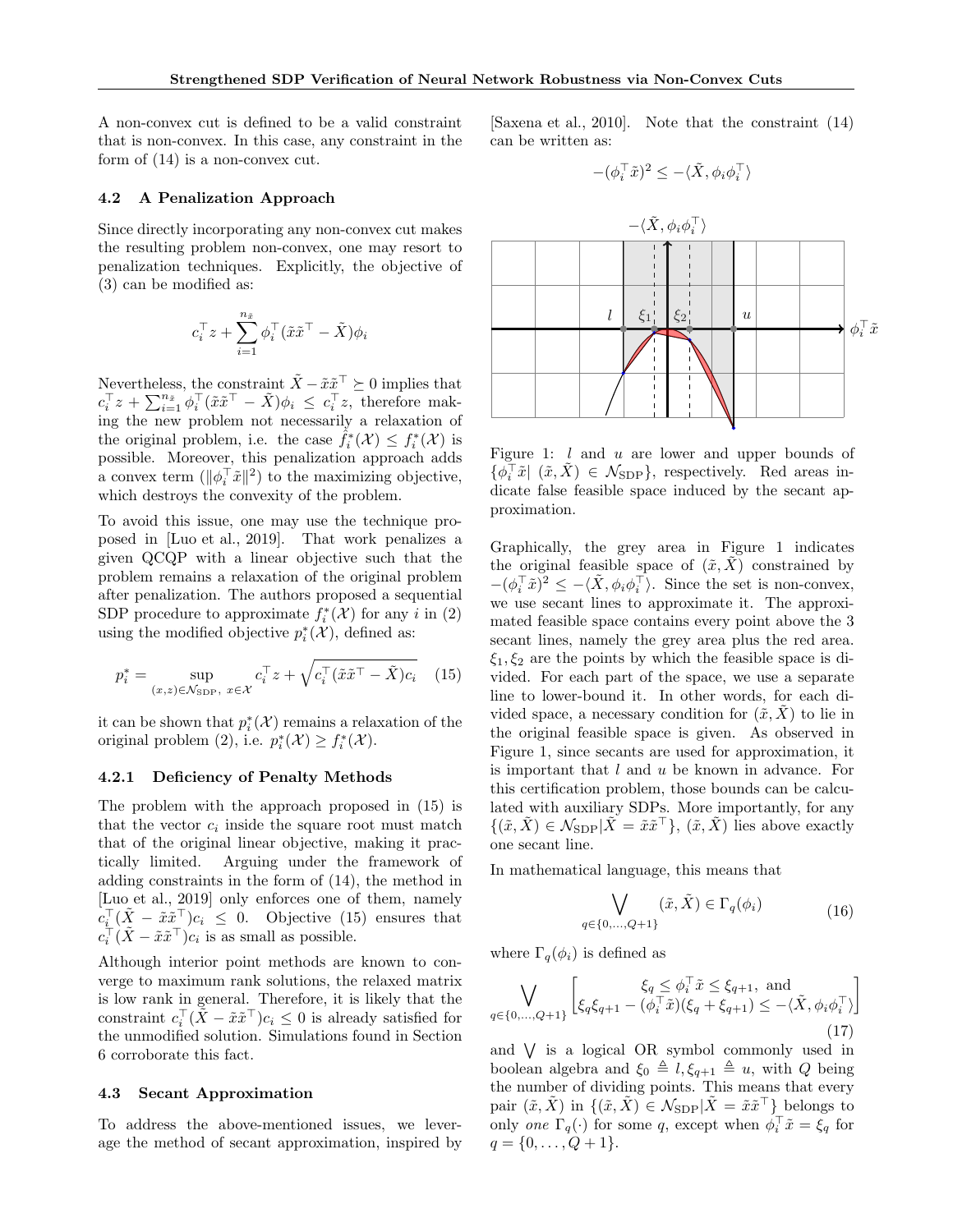**Lemma 1.** The secant approximations  $(16)$  exactly recovers the constraint  $-(\phi_i^{\top} \tilde{x})^2 \leq -\langle \tilde{X}, \phi_i \phi_i^{\top} \rangle$  when  $Q \rightarrow \infty$ .

*Proof.* As 
$$
Q \to \infty
$$
,  $\xi_q = \phi_i^\top \tilde{x} = \xi_{q+1}$  for  $q = \{0, \ldots, Q+1\}$ . Therefore,  $\xi_q \xi_{q+1} - (\phi_i^\top \tilde{x})(\xi_q + \xi_{q+1}) = (\phi_i^\top \tilde{x})^2 - 2(\phi_i^\top \tilde{x})^2 = -(\phi_i^\top \tilde{x})^2$ , resulting in  $-(\phi_i^\top \tilde{x})^2 \le -\langle \tilde{X}, \phi_i \phi_i^\top \rangle$ 

Of course, an infinite number of divisions is impractical from both a complexity standpoint and a numerical standpoint. Thus, selecting  $\xi_q$ 's intelligently to minimize the red area in Figure 1 is critical.

**Proposition 2.** Given l and u for  $\{\phi_i^{\top} \tilde{x} | (\tilde{x}, \tilde{X}) \in$  $\mathcal{N}_{SDP}$ , a secant approximation with Q division points  ${ \xi_q \}}_{q=1}^Q$  achieves the best approximation when [l, u] is equally partitioned.

Proof. We optimize for the red area in Figure 1:

$$
\min_{\{\xi_q\}_{q=1}^Q} \sum_{q=1}^{Q+1} \int_{\xi_{q-1}}^{\xi_q} -x^2 - (\xi_{q-1}\xi_q - x(\xi_{q-1} + \xi_q))dx
$$

Since the objective  $f(\cdot)$  is convex in  $\{\xi_q\}_{q=1}^Q$ ,  $\nabla f(\{\xi_q\}_{q=1}^Q) = 0$  implies that  $\xi_q = \frac{1}{2}(\xi_{q-1} + \xi_{q+1})$ for  $q = \{0, \ldots, Q + 1\}$ . This further implies an equal partitioning of  $[l, u]$ .  $\Box$ 

## 5 Sequential Construction of Valid Cuts

#### 5.1 Constructing Valid Cuts

Naturally, only  $\phi_i$ 's for which the negative definite constraints are violated  $(\phi_i^{\top} (\tilde{X} - \tilde{x} \tilde{x}^{\top}) \phi_i > 0)$  are of interest. Towards this end, we run the unstrengthened SDP problem (3) once to obtain a candidate solution  $(\tilde{x}^*, \tilde{X}^*)$ , and then find the eigenvectors corresponding to the positive eigenvalues of  $\tilde{x}^*(\tilde{x}^*)^\top - \tilde{X}^*$ .

However, if the candidate solution  $(\tilde{x}^*, \tilde{X}^*)$  lies in the false feasible space, then the secant approximation may not cut off the candidate solution, making the added constraints redundant. This is well demonstrated by Example 1 in [Saxena et al., 2010].

Therefore, it is necessary to actively search for a *valid* cut with secant approximations. Formally, this can be accomplished via disjunctive programming.

#### 5.2 Disjunctive Programming

Theorem 3.1 in [Balas, 1998] serves as the basis to constructing families of valid inequalities from a disjunctive programming problem, named Cut Generating Linear Programming (CGLP) [Saxena et al., 2010]:

$$
\min_{\alpha,\beta,\{\mu^q\},\{\nu^q\}} \alpha^{\top} \chi^* - \beta
$$
\n
$$
\text{s.t. } A^{\top} \mu^q + D_q^{\top} \nu^q \le \alpha \quad q \in \{1, \dots, Q\}
$$
\n
$$
b^{\top} \mu^q + d_q^{\top} \nu^q \ge \beta \quad q \in \{1, \dots, Q\}
$$
\n
$$
\mu^q, \nu^q \ge 0 \quad q \in \{1, \dots, Q\}
$$
\n
$$
\sum_{q=1}^Q (\kappa^{\top} \mu^q + \eta_q^{\top} \nu^q) = 1
$$
\n(CGLP)

where  $\chi$  is a vectorized version of the variables  $(\tilde{x}, \tilde{X})$ with  $\chi^* = [\tilde{x}^{*}^\top, \text{vec}(\tilde{X}^*)^\top]^\top, \{\mu^q\}, \{\nu^q\}$  being vectors of nonnegative entries, and  $\kappa$ ,  $\{\eta_q\}$  being normalizing constants.  $\kappa$ ,  $\{\eta_q\}$  are some constants to help with numerical stabilities, and are not of theoretical interest.

Most importantly,  $A\chi \geq b$  ( $A\chi$  is just matrix multiplication) is a reformulation of the constraint  $(\tilde{x}, \tilde{X}) \in$  $\mathcal{N}_{\text{SDP}}$ , and  $D_q^{\top} \chi \geq d_q$  is a reformulation of the constraint  $(\tilde{x}, \tilde{X}) \in \Gamma_q(\phi_i)$  for any  $\phi_i$ . This is possible because every constraint is affine after lifting (i.e. introducing  $\tilde{X}$  in the place of  $\tilde{x}\tilde{x}^{\top}$ ). That is, different CGLPs exist for different  $\phi_i$ s. Moreover, note that given  $Q \in \mathbb{Z}$ ,  $\{\xi_q\}_{q=1}^Q$  are calculated according to Proposition 2.

The following result is a modification of Theorem 1 in [Saxena et al., 2010]:

**Theorem 1.** If the optimal value of  $(CGLP)$  is negative, then a valid cut  $\alpha \chi \geq \beta$  is found that cuts off the candidate solution  $(\tilde{x}^*, \tilde{X}^*)$ . Conversely, if the optimal value is nonnegative, then no such cut exists for  $\{\Gamma_q(\phi_i)\}_{q=0}^{Q+1}$ .

Proof. According to Theorem 3.1 of [Balas, 1998],  $\alpha \chi \geq \beta$  is a valid constraint for (3) with the secant approximations (16) if and only if the first three lines of the CGLP constraints hold true. All alphas and betas for which  $\alpha \chi \geq \beta$  is a valid constraint is in the polyhedral search space of CGLP. If there exist  $\alpha^*$  and  $β^*$  such that  $α^*χ^* < β^*$ , the optimal value of CGLP must be negative. On the other hand, if the optimal value of CGLP is negative, such  $\alpha^*$  and  $\beta^*$  must exist. In this case,  $\alpha^*$  and  $\beta^*$  must also meet the condition  $\alpha^* \chi \geq \beta^*$  due to the convexity of polyhedra. Then,  $\chi^*$  contradicts the requirements of  $\chi$ , making the constraint  $\alpha \chi \geq \beta$  a valid cut.

Conversely, if no such  $\alpha^*$  and  $\beta^*$  exist, then  $\chi^*$  already satisfies all valid constraints with respect to  ${\{\Gamma_q(\phi_i)\}}_{q=0}^{Q+1}$  since the polyhedral search space is convex, and convexity guarantees an exhaustive search. Thus, no valid cut can be found.  $\Box$ 

Theorem 1 and Lemma 1 lead to the following result: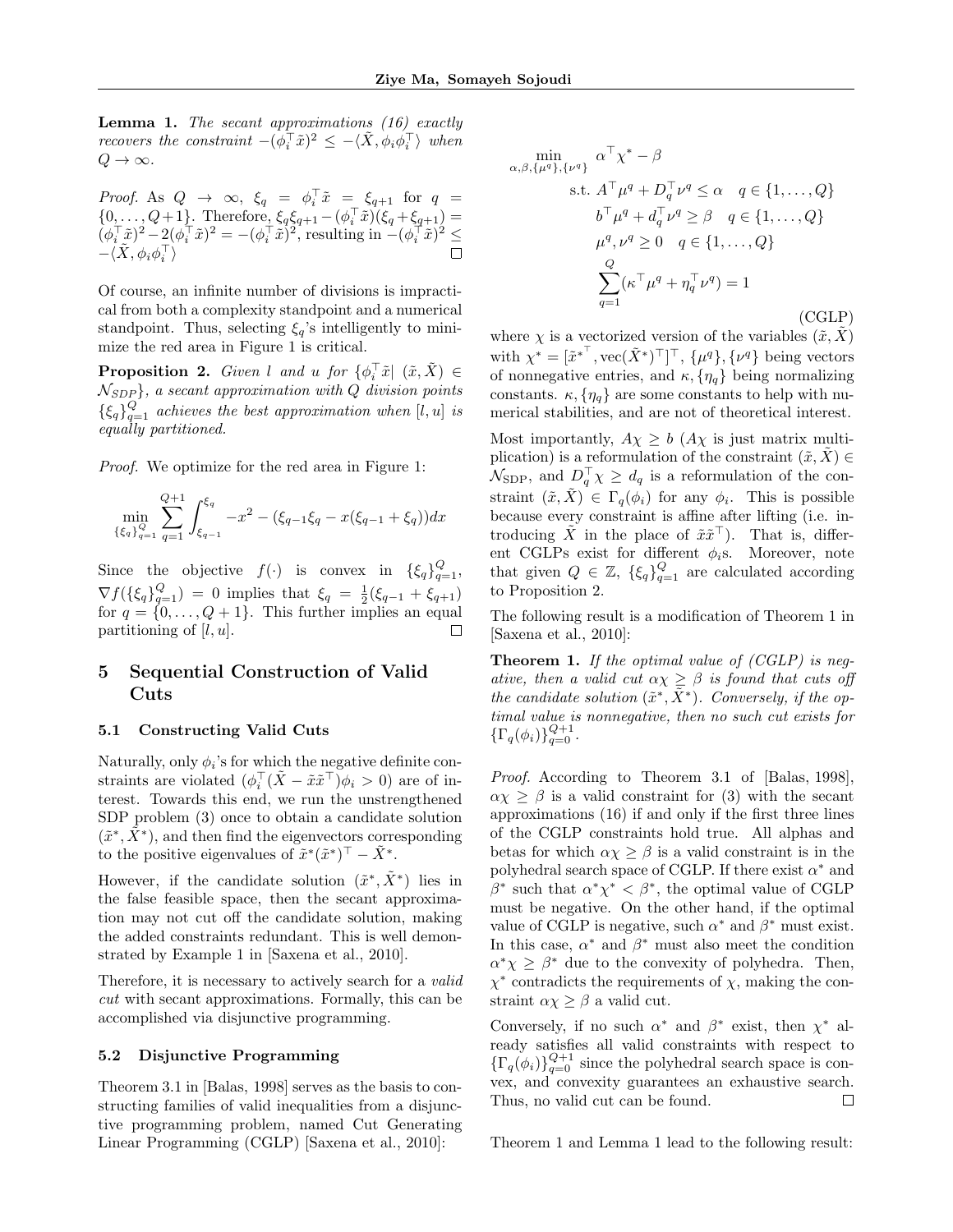**Corollary 1.** If  $D_k^{\top} \chi \geq d_k$  corresponds to a set of constraints  $\bigvee_{q \in \{0,\ldots,Q+1\}} (\tilde{x}, \tilde{X}) \in \Gamma_q(\phi_i)$  with  $\phi_i$  being an eigenvector of  $\tilde{x}^* \tilde{x}^{*\top} - \tilde{X}^*$  associated with a positive eigenvalue, then a valid cut  $\alpha \chi \geq \beta$  always exists if  $Q \rightarrow \infty$ .

#### 5.3 A Sequential Algorithm

We propose Algorithm 1 to sequentially apply nonconvex cuts to the verification problem.

Algorithm 1: Sequential SDP verification of NN Robustness by adding secant-approximated nonconvex cuts 1 verification  $(\mathcal{X}, \mathcal{S}, \{W^0 \dots W^{K-1}\}, Q, \max_{\text{iter}}, \gamma);$ **Input** : Input uncertainty set  $\mathcal{X}$ , safe set  $\mathcal{S}$ , trained network weights  $\{W^0 \dots W^{K-1}\}\$ , number of partitions for the secant approximation, maximum number of iterations  $\max_{iter}$ , and the eigenvalue threshold  $\gamma$ . **Output:**  $\tau_r = \max C_r^{\top} z$  for  $r \in \{1, ..., R\}$ , where  $C_r$  is the  $r<sup>th</sup>$  row of C, and R is the

number of rows of  $C$ , as specified by the safe set  $\mathcal S$ 

2 for  $c = C_1, \ldots, C_R$  do

 $\mathbf{s} \mid (\tilde{x}^*, \tilde{X}^*) \leftarrow \arg \max \{ c^\top z : (x, z) \in \mathcal{N}_{SDP}, \ x \in \mathcal{N}_{SDP} \}$  $\mathcal{X}$  ;  $4 \mid \tilde{\alpha} = \left| \right|, \tilde{\beta} = \left| \right|;$  $\mathbf{s}$  for  $i = 1, \ldots, \text{max}_{iter}$  do  $\mathfrak{g} \quad | \quad | \quad (\lambda \in \mathbb{R}^m, V \in \mathbb{R}^{n_{\tilde{x}} \times m}) \leftarrow$  eigenvalues of  $\tilde{x}^* \tilde{x}^{*}$ <sup>T</sup> –  $\tilde{X}^*$  bigger than  $\gamma$ , and with eigenvector corresponding to the  $i<sup>th</sup>$ eigenvalue being  $i^{\text{th}}$  column of V;  $\tau$  | for  $\phi = V_1, \ldots, V_m$  do  $\mathbf{s}$   $\vert \quad \vert \quad (l, u) \leftarrow \{\min, \max\} \{\phi^{\top} z : (x, z) \in$  $\mathcal{N}_{\text{SDP}}$ ,  $x \in \mathcal{X}$  ; 9  $( \alpha, \beta) \leftarrow \text{CGLP}(Q, \phi, u, l);$  $\begin{array}{c|c|c|c} \text{10} & \text{if} & \alpha^{\top}\chi^* < \beta \text{ then} \end{array}$ 11  $\vec{\alpha} = [\tilde{\alpha}; \alpha^{\top}], \tilde{\beta} = [\tilde{\beta}; \beta]$  $12$   $\parallel$   $\parallel$  end  $_{13}$  |  $\qquad$  end 14  $\left\vert \quad\right\vert \quad\left( \tilde{x}^*,\tilde{X}^* \right) \leftarrow \arg \max \{ c^\top z : (x,z) \in$  $\mathcal{N}_{\text{SDP}}, \tilde{\alpha}\chi \geq \tilde{\beta}, x \in \mathcal{X}$  ;  $15$  end  $16 \quad | \quad \tau_r = c^\top \tilde{x}^*[K];$ <sup>17</sup> end

The main result of this paper is stated below.

**Theorem 2.** For every iteration  $i \in \{2, \ldots, \max_{iter}\}\$ in Algorithm 1, it holds that

$$
f^*(\mathcal{X}) \le c^\top \tilde{x}_i^*[K] \le c^\top \tilde{x}_{i-1}^*[K] \le \hat{f}^*(\mathcal{X}) \qquad (18)
$$

with  $\tilde{x}_i^*, \tilde{X}_i^*$ , and by extention  $\Xi_i^*$  being the optimiz $ers of the i<sup>th</sup> iteration. The middle inequality becomes$ strict if at least one of the optimal values of CGLPs in iteration i is negative and either of the following holds:

- $\hat{c}$  lies in the null space of  $\Xi_{i-1}$ , where  $\hat{c} \triangleq$  $[0_{1\times(n_{\tilde{x}}-n_K)} \ c^{\top}]^{\top}$
- $Q \to \infty$

*Proof.* The inequalities  $c^{\top} \tilde{x}_i^* [K] \leq c^{\top} \tilde{x}_{i-1}^* [K] \leq$  $\hat{f}^*(\mathcal{X})$  are due to the fact that a strict reduction in the search space will not yield a higher optimal value.  $f^*(\mathcal{X})$  serves as a lower bound since the constraints are valid, according to Theorem 1.

Now, since the objective is linear,  $\hat{c}^\top \tilde{x} = \gamma$  must be a supporting hyperplane for the spectrahedral (convex body arising from linear matrix inequalities) feasible set at  $\tilde{x}_{i-1}^*$ , where  $\gamma$  denotes as the constant  $c^{\top} \tilde{x}_{i-1}^*[K]$ . By Proposition 2 in [Roshchina, 2017], the intersection of a closed convex set (e.g., this feasible set) and the supporting hyperplane is an exposed face. Furthermore, by [Ramana and Goldman, 1995], it is known that any exposed face of a spectraheron is a proper face, and the null space of Ξ will stay constant over the relative interior of this face. Thus, the intersection will consist of points  $(\tilde{x}, \tilde{X})$  such that  $\hat{c}^{\top} \tilde{x} = \gamma$ and  $\mathcal{N}(\Xi) = \mathcal{N}(\Xi_{i-1}).$ 

Let a basis of  $\mathcal{N}(\Xi_{i-1})$  be denoted as  $\{\psi_j\}$ , where each vector is partitioned as  $\psi_j \triangleq [\omega_j \quad \hat{\psi}_j^{\top}]^{\top}$ . Therefore,  $\hat{\psi}_j^\top \tilde{x} = -\omega_j \text{ for } j \in \{1, \ldots, n_{\tilde{x}} + 1\}.$  If  $\hat{c} \in \mathcal{N}(\Xi_{i-1}),$ the supporting hyperplane will intersect the spectrahedron at exactly one point (the face is of affine dimension 0) because  $\tilde{x}$  is already fixed in  $\{\hat{\psi}_j\}$  coordinates, and  $\gamma$  can only take on one value. If the intersection only consists of one point, then a valid cut will invalidate this point, and the objective value will strictly decrease.

On the other hand, if  $Q \to \infty$ , the original negative semidefinite constraint is recovered, as per Lemma 1. Then, after using the valid cut,  $\Xi_i$  will have a strictly lower rank than  $\Xi_{i-1}$ . Since the intersection consists of points such that  $\mathcal{N}(\Xi) = \mathcal{N}(\Xi_{i-1}),$  all those points will not be in the feasible space anymore under the presence of this valid cut. This leads to a strict decrease in objective value. П

Since  $n_{\tilde{x}}$  is usually very large for multilayer networks, the first condition is often satisfied. However, it is important to note that those 2 conditions are only sufficient conditions, and that in practice there is normally a non-zero reduction in relaxation gap whenever a valid cut is calculated. Moreover, if a valid cut is given, the algorithm will always reach new optimal points, thus avoiding the situation of repeating the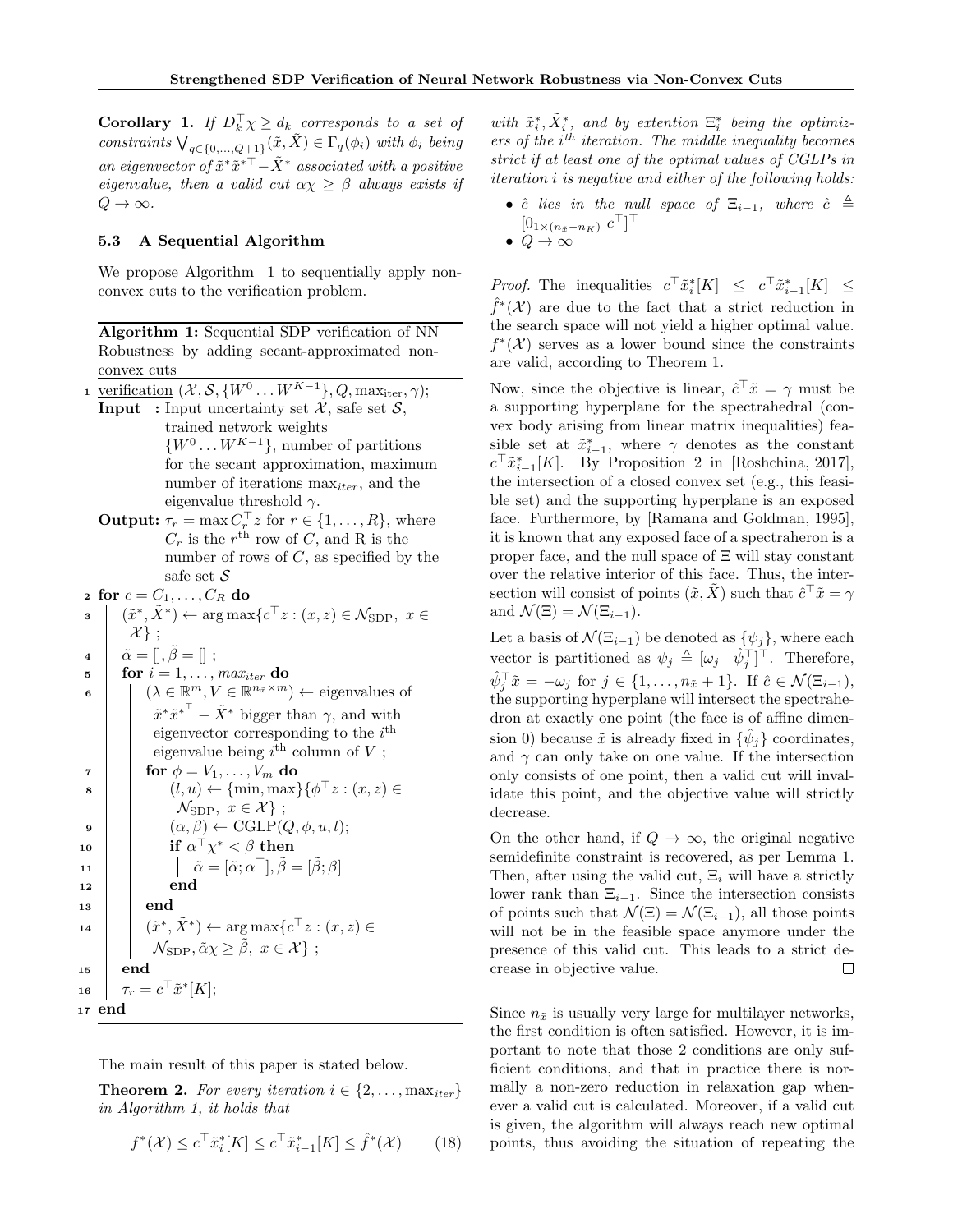same search again and again.

This algorithm is asymptotically exact if an infinite number of iterations is taken, as explained below.

**Lemma 2.** The relation  $c^{\top} \tilde{x}_i^* [K] = f^*(\mathcal{X})$  holds as  $i \to \infty$ , provided that  $\gamma = 0$  and  $Q \to \infty$ 

Proof. The proof follows directly from Theorems 1, 2, and Corollary 1.  $\Box$ 

### 6 Experiments

We certify the robustness of the IRIS dataset<sup>1</sup> with pre-trained MLP classification network with 99% accuracy on test data using the original SDP approach, our Algorithm 1, and the penalization approach in Section  $4.2<sup>2</sup>$ . For all experiments, max<sub>iter</sub> is set to 10. Moreover, the  $l_{\infty}$  radius of X is set to 0.15 for networks with 5 and 10 hidden layers, and set to 0.075 for the other 2 networks. This is because larger networks are naturally more sensitive to perturbation.

Table 1: Certification Percentage (First Row) and Average trace gap (Second Row).

| $H-Layers/Q$ | <b>SDP</b>            | Algorithm 1           | Penalized |
|--------------|-----------------------|-----------------------|-----------|
| $5, Q=20$    | 100%                  | 100%                  | 100%      |
|              | $4.73 \times 10^{-7}$ | $4.73 \times 10^{-7}$ | 0.48      |
| $10, Q=20$   | 20%                   | 40%                   | 20%       |
|              | 31.15                 | 27.09                 | 20.42     |
| $15, Q=5$    | $0\%$                 | 60%                   | $0\%$     |
|              | 491.71                | 61.1                  | 228.68    |
| $15, Q=20$   | $0\%$                 | 60%                   | $0\%$     |
|              | 491.71                | 69.54                 | 228.68    |

In Table 1, certification percentage and average trace gaps  $(\text{tr}(\tilde{X}) - \tilde{x}^\top \tilde{x})$  for the original SDP procedure, our Algorithm 1, and the penalized approach are all calculated for classification networks with different numbers of hidden layers. Trace gap is an alternative measure for the rank of  $\tilde{X}$ , since many non-zero eigenvalues can be really small, and it is not obvious whether we should count them when calculating rank.

It can be observed that when the network is small, the original SDP procedure is already sufficient. However, as the number of hidden layers grows, Algorithm 1 shows its strength by certifying more data points. The penalization approach remains ineffective although sometimes it decreases the trace gap.

It should be noted that when a small Q generates a valid cut (in this case Q=5), increasing that partition

number (Q=20) will not improve the performance in general, as can be noticed in the 2 cases with 15 hidden layers.



Figure 2:  $\hat{f}_i^*(\mathcal{X})$  for different certification methods and different networks

The objective  $\hat{f}_i^*(\mathcal{X})$  of (3) for the aforementioned approaches is shown in Figure 2 for 5 data points each.

## 7 Geometric Analysis of Non-convex Cuts

In this section, we offer a geometric intuition into the success of non-convex cuts. We revisit (16) and write it as:

$$
\xi_q \xi_{q+1} - (\phi^\top \tilde{x})(\xi_q + \xi_{q+1}) \le -\langle \tilde{X}, \phi \phi^\top \rangle
$$
  

$$
\Leftrightarrow \langle \tilde{X}, \phi \phi^\top \rangle \le (\phi^\top \tilde{x} - \xi_q)(\xi_{q+1} - \phi^\top \tilde{x}) + (\phi^\top \tilde{x})^2
$$
(19)

Since there always exists a partition number Q large enough such that  $(\phi^\top \tilde{x} - \xi_q)(\xi_{q+1} - \phi^\top \tilde{x}) \leq \epsilon$ , it is possible to rewrite equation (19):

$$
\sum_{i,j \in \{n_{\tilde{x}}\} \times \{n_{\tilde{x}}\}, i \neq j} (\phi^i \phi^j) \|\vec{x}_i\| \|\vec{x}_j\| cos(\theta_{ij}) \le
$$

$$
\sum_{i,j \in \{n_{\tilde{x}}\} \times \{n_{\tilde{x}}\}, i \neq j} (\phi^i \phi^j) \|\vec{x}_i\| \|\vec{x}_j\| cos(\theta_i) cos(\theta_j) + \epsilon
$$
(20)

after substituting equation (8). Here,  $\phi^i$  is the i<sup>th</sup> entry of  $\phi$  (to be distinguished from  $\phi_i$ , which is a vector in the set of basis), and  $\theta_{ij}$  is the angle between the vectors  $\vec{x}_i, \vec{x}_j$ , and  $\theta_i$  denotes the angle between  $\bar{e}$ and  $\vec{x}_i$  for  $i \in \{1, \ldots, n_{\tilde{x}}\}.$ 

<sup>1</sup>https://archive.ics.uci.edu/ml/datasets/iris

<sup>2</sup>https://github.com/gavenma/Strengthened-SDP-Verification-of-Neural-Network-Robustness-via-Non-Convex-Cuts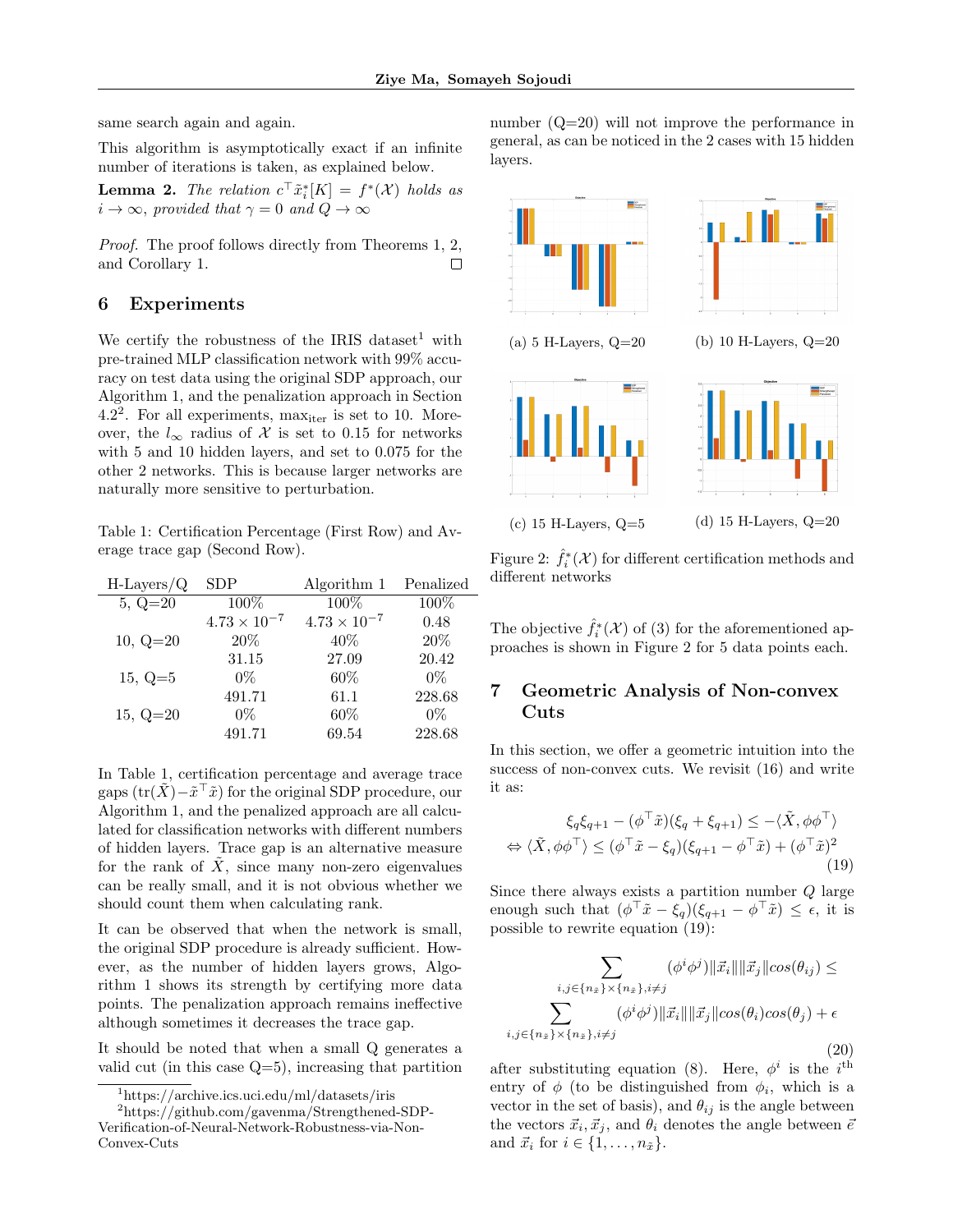Therefore, there must exist a pair  $(i, j)$  such that

$$
cos(\theta_{ij}) \leq cos(\theta_i)cos(\theta_j) + \frac{\epsilon}{n_{\tilde{x}}} \tag{21}
$$

Since  $n_{\tilde{x}}$  is usually large in multi-layer networks and  $\epsilon$  is chosen to be very small,  $\frac{\epsilon}{n_{\tilde{x}}}$  can be neglected for practical purposes.

Recall from Section 2.2 that  $\theta_i = 0 \ \forall i \in \{1, \ldots, n_{\tilde{x}}\}\$ is both sufficient and necessary for the tightness of the relaxation. Furthermore, in the following lemma we will show that any decrease in  $\theta_i$  for any i can contribute to a tighter relaxation.

**Lemma 3.** For any row vector  $\vec{x}$  in V, as part of the factorization of  $\hat{X}$ , any increase in the lower bound for  $\frac{\vec{x} \cdot \vec{e}}{\|\vec{x}\|}$  will decrease the upper bound on the relaxation gap for at least one entry in  $\tilde{x}$ .

Proof. Extending the results from Section 2.2, it can be verified that for a fixed  $\theta$ , the angle between  $\vec{e}$  and  $\vec{\chi}$ , a decrease in  $\|\vec{\chi}\|$  will lead to a smaller spherical cap. Now, consider a fixed  $\|\vec{\chi}\|$ . It can be shown that the height of the spherical cap is  $\frac{\|\vec{\chi}\|}{2}(1 - \cos(\theta))$ . Therefore, any increase in  $cos(\theta)$  will lead to a smaller cap. Since  $\vec{\chi}$  is just a linear combination of different  $\vec{x}$ , increasing the lower bound for  $\frac{\vec{x} \cdot \vec{e}}{\|\vec{x}\|}$  will also increase the lower bound for  $\frac{\vec{\chi} \cdot \vec{e}}{\|\vec{\chi}\|}$ .  $\Box$ 

Given any such pair  $(i, j)$ , if  $cos(\theta_{ij})$  is large, namely possibly close to one, the term  $cos(\theta_i)cos(\theta_i)$  will have to be larger under the constraint  $cos(\theta_{ij}) \leq$  $cos(\theta_i)cos(\theta_j) + \frac{\epsilon}{n_x}$ . This means that  $cos(\theta_i) \approx 1$  and  $cos(\theta_j) \approx 1$ , making both angles very small. Without this constraint, it is possible for  $\vec{x}_j, \vec{x}_i$  to be collinear, but not collinear with  $\vec{e}$ , thus making them have large angles  $\theta_i$  and  $\theta_j$ . Figure 3 graphically showcases this difference.



Figure 3: Illustration of possible configurations of  $\vec{x}_i$ ,  $\vec{x}_i$  given a fixed  $\theta_{ij}$ 

In particular, since ReLU only outputs positive values, we have  $\theta_i \in [0, \frac{\pi}{2}]$  for all  $i \in \{1, \ldots, n_{\tilde{x}}\}$ . However, the vectors  $\vec{x}_i$  that correspond to the input layer are exceptions. Without loss of generality, it is possible to also assume these to be nonnegative by changing the weight matrix of the first layer. Therefore,  $cos(\theta_i) \geq$  $0 \forall i \in \{1, \ldots, n_{\tilde{x}}\}.$  Thus, when  $\cos(\theta_i)\cos(\theta_j) \approx 1$ , we have  $\theta_i \approx 0$  and  $\theta_j \approx 0$ . Without this constraint, it is possible that  $\theta_j \approx \pi$  and  $\theta_i \approx \pi$ . In other words, with the ReLU constraints in place, the non-convex cuts will push the vectors towards  $\vec{e}$  instead of  $-\vec{e}$ .

If  $cos(\theta_{ij})$  is small, then inequality (21) will not be binding, and the original semidefinite constraints will work satisfactorily. Ideally, inequality (21) will hold for all pairs  $(i, j)$ , but this is not guaranteed. However, under the assumption that the weight matrices in the neural network are relatively well conditioned (no large condition number) and that  $\epsilon$  is negligible, a large number of the pairs  $(i, j)$  are expected to satisfy or approximately satisfy inequality (21). The proof can be found in the supplementary material.

Furthermore, the nature of a multi-layer setup means that if  $\vec{x}_i$  and  $\vec{x}_j$  are from different layers of the network, they depend on each other. Figure 3 shows that the non-convex cut tends to make  $\vec{x}_i$  and  $\vec{x}_j$  lie on different sides of  $\vec{e}$  in the event of a large  $\cos(\theta_{ij})$ . This means that as vectors build on each other (see Figure 1 in [Raghunathan et al., 2018]), they will revolve around  $\vec{e}$ , instead of branching out into a certain direction. This further implies a small angle with  $\vec{e}$  for all  $\vec{x}$ .

## 8 Conclusion

This paper studies the problem of neural network verification, for which the existing cut based techniques to reduce relaxation gap fail to provide meaningful improvement in accuracy. We leverage the fact that loose candidate optimum points in an SDP relaxation of a QCQP reformulation of the problem can be invalidated by simple linear constraints. Using this property, a SDP-based method is developed, which reduces the relaxation gap to zero as the number of iterations increases. This algorithm is proven to be theoretically and empirically effective.

By actively constructing constraints using CGLP, we obtain provably valid cuts. More importantly, a negative optimal value in CGLP also guarantees a nonzero reduction in the relaxation gap. It is shown in the experiments that a relatively small number of partitions can help the algorithm successfully reduce relaxation gap, while keeping the computation tractable. It is verified that the relaxation gap for the existing methods is large when tested on large-scale networks, while the proposed algorithm offers a satisfactory performance.